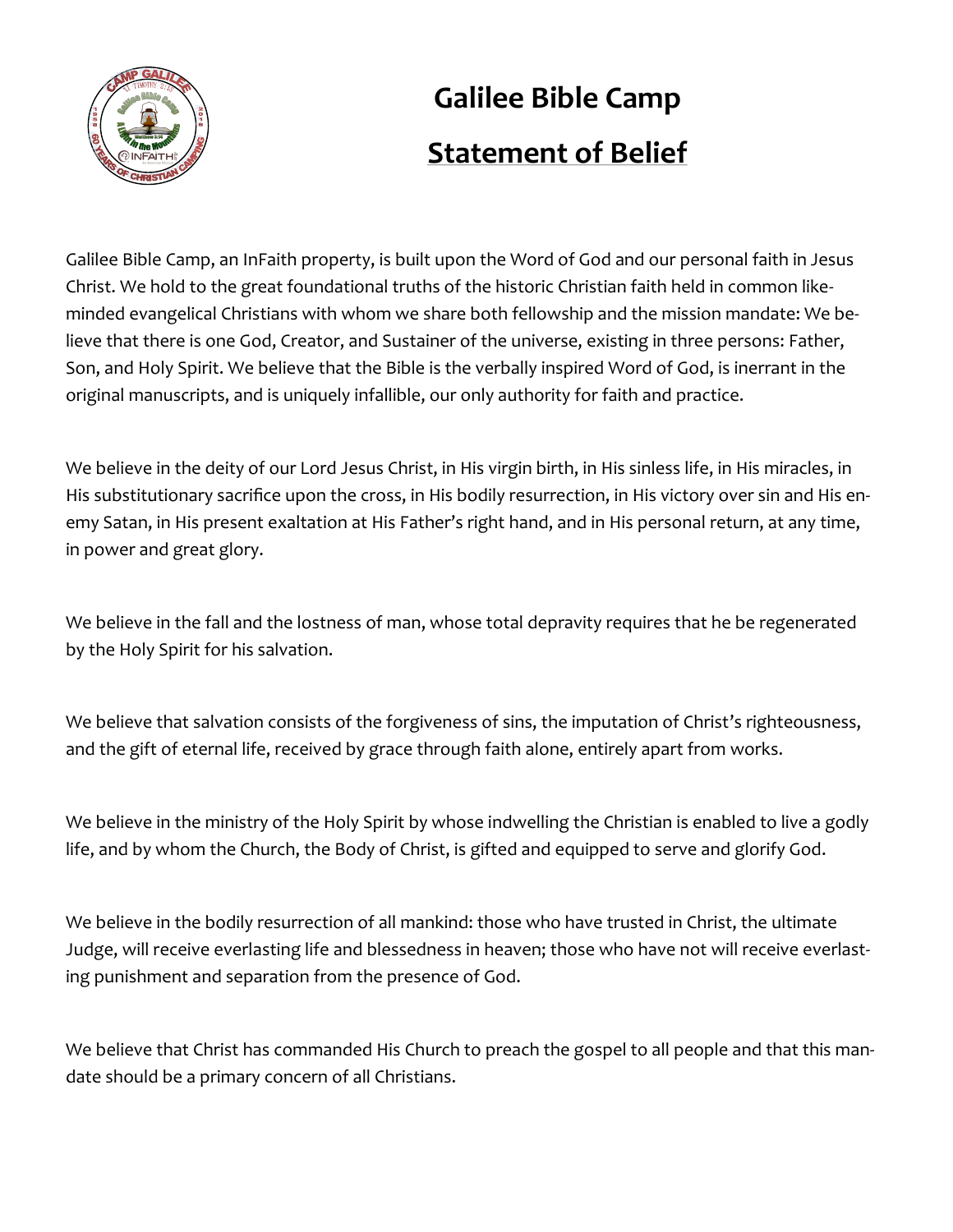

# **Galilee Bible Camp Marriage and Sexuality Policy**

We believe the Bible is uniquely , verbally, and fully inspired by God. It is the author under which the Board of Galilee Bible Camp (GBC) and InFaith makes and assesses all ministry, policy, and operating decisions. The living, holy, inspired Bible is also determinative for all GBC's board members, officers, employees, staff, and volunteers.

GBC endorses the following foundational principles from the Bible:

- 1. Humans, being created in the image of God, are inherently relational beings (Genesis 1:26)
- 2. The inherent relational nature of humankind is expressed in a variety of contexts including family, marriage, work, and for Christians, the body of Christ (Hebrews 10:24-25; 1 Corinthians 12:14)
- 3. Humans were created by God as biologically gendered beings, male and female. They were expressly blessed by God to be fruitful and multiply and to exercise dominion over the earth (Genesis 1:26-28)
- 4. Heterosexuality is God's design for sexually intimate relationships. Sexual union is only to take place within the marriage covenant between a biological man and a biological woman (Genesis 2:18, 21-24; Hebrews 13:4)
- 5. Jesus reaffirms that marriage is designed to be a lifelong covenant existing between a man and a woman (Matthew 19:4-9)
- 6. The New Testament teaches that followers of Jesus Christ are to remain celibate outside the bond of marriage. In sexual union, both body and soul are deeply impacted. A person who engages in sexual unions outside the bond of marriage, whether heterosexual, homosexual or otherwise, sins against his or her own body, which is the temple of the Holy Spirit (1 Corinthians 6:13, 18-20)
- 7. The sexual union between a husband and a wife has been designed by God to bring them together as "one flesh," creating a solid foundation on which to produce and build a family (Genesis 2:18-24; Ephesians 5:31)
- 8. All humans, Christian and non-Christian, are sinful (Romans 3:23); Christ commands us "to love your neighbor as yourself" (Mark 12:31); the New Testament explicitly warns against the sin of judgmentalism (Matthew 7:1-5; Romans 2:1-5; Galatians 6:1) Therefore, Christians should approach everyone with humility; seeking to understand them while offering the forgiveness of Jesus Christ to all who would receive it.

All conduct occurring at GBC must be consistent with the Bible, as interpreted by InFaith and the Board. We believe that any form of sexual immorality is sinful according to the Word of God. GBC exists to serve and love all people and to help reconcile them to God. Those who experience same-sex attraction, transgender dissonance, or any other form of sexual misrepresentation according to the Word of God, are to be loved, befriended, and equipped for overcoming sexual brokenness, as they come into the community of believers. In this community, we support one another and trust in Christ's love and honoring His Lordship over our lives.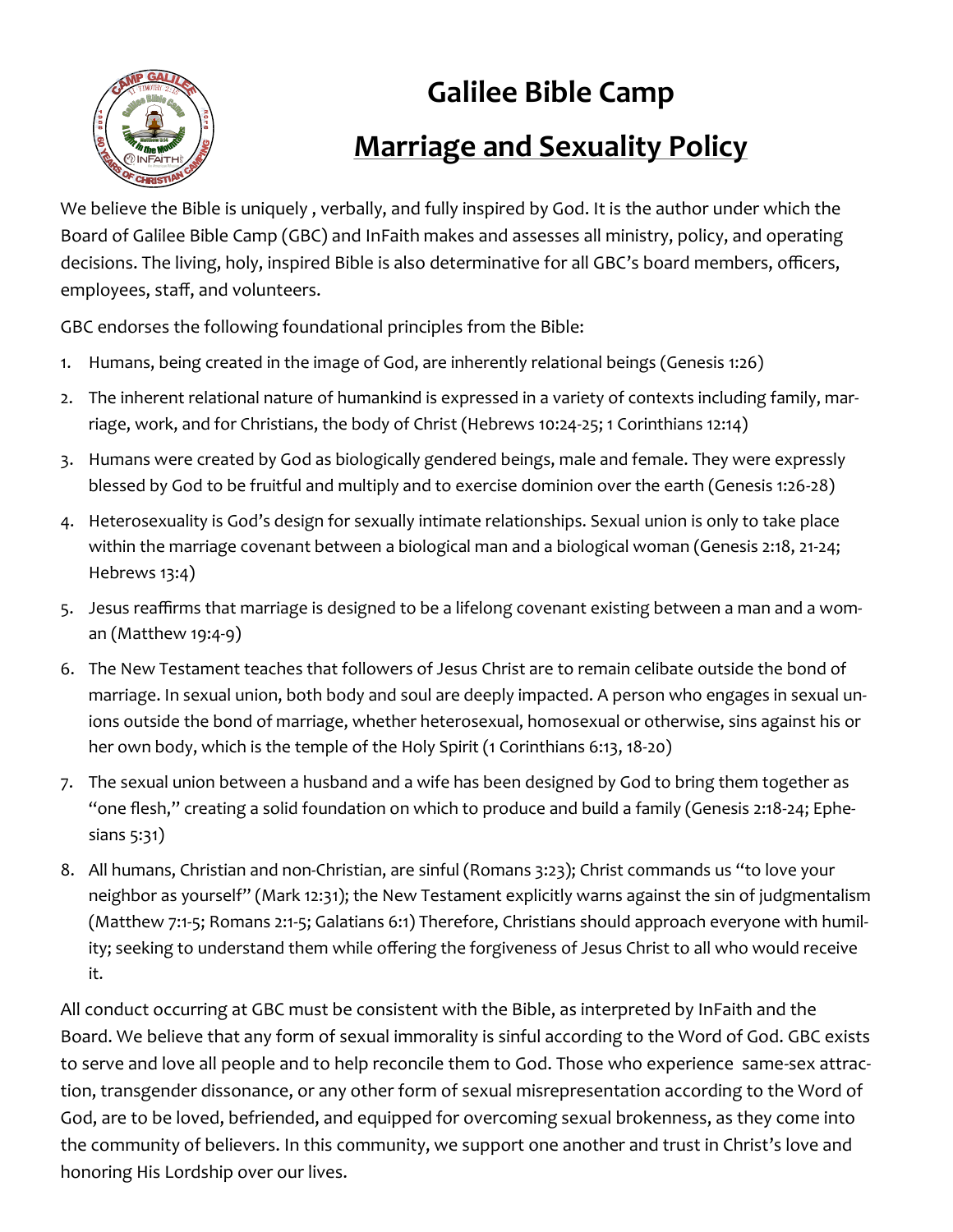## **Galilee Bible Camp**



### **Code of Conduct Regarding Marriage and Sexuality**

As a religious organization, GBC reserves the right to exercise its legal rights regarding employment and asks guests/ campers and employees to conform to GBC policies and Code of Conduct while on GBC properties and/or attending an GBC program.

### **Code of Conduct**

Every person must be afforded compassion, love, kindness, respect, and dignity. We repudiate hateful and harassing behavior or attitudes directed toward any individual or group, as not in accord with Scripture nor the religious doctrines of GBC. We also believe that certain behaviors are not lifegiving or in accordance with God's plan. We believe that God offers redemption and restoration to all who confess and forsake their sin, seeking His mercy and forgiveness through Jesus Christ.

- People will treat each other with respect. Any bullying or harassment will be addressed.
- All child safety policies must be observed carefully, in line with the Child Protection Policy.
- Child abuse will be reported and otherwise addressed, in line with the Child Protection Policy.
- In Scripture, maintaining sexual purity includes abstaining from certain sexual behaviors. These behaviors fall under the broad designation of "sexual immorality" (Greek "porneia", e.g. 1 Thessalonians 4:3; Ephesians 5:3) and include, but are not limited to:
	- Premarital sexual relations (1 Corinthians 7:2,9)
	- Adultery (Exodus 20:14; Hebrews 13:4)
	- Homosexual relations (Leviticus 20:13; Romans 1:24-27)
	- Intentional viewing of pornography (Matthew 5:28)
	- Incest (Leviticus 18:7-18)
	- Bestiality (Leviticus 18:23)
	- Transvestitism or gender reassignment (Deuteronomy 22:5; Genesis 1:26-28; Mark 10:6)
- Alcohol and drugs (other than legitimate prescription drugs) will not be used on GBC properties.
- Integrity is paramount, both verbal and with regard to conduct.

### **Application to Staff, Guests, Campers, and Property Use**

The foregoing will be applied to staff and other employees as well as guests and campers, consistent with the Statement of Belief and the Marriage and Sexuality Policy.